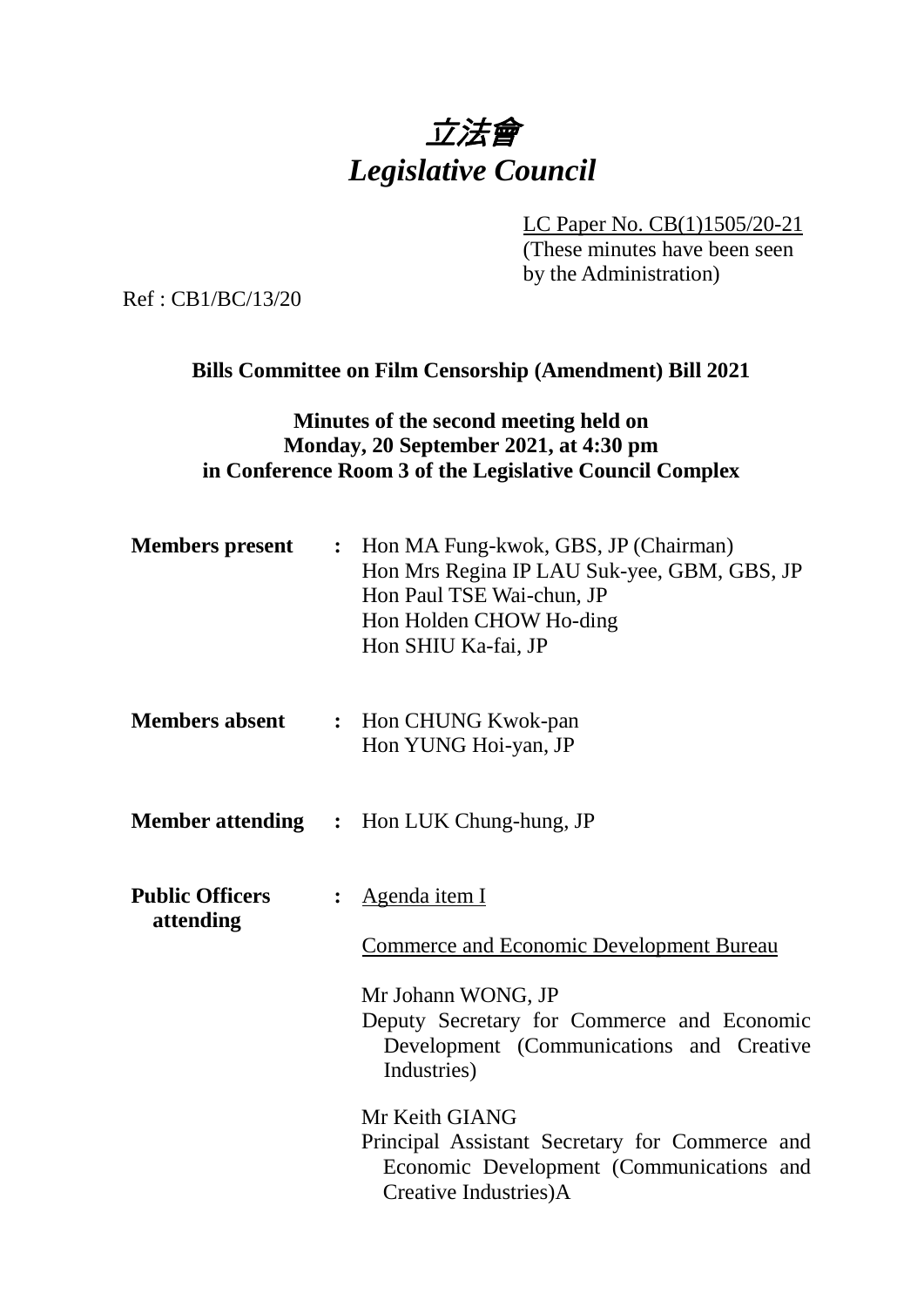|                                            | Miss Candace LO<br>Assistant Secretary for Commerce and Economic<br>Development (Communications and Creative<br>Industries)A2 |
|--------------------------------------------|-------------------------------------------------------------------------------------------------------------------------------|
|                                            | Office for<br>Film, Newspaper<br>Article<br>and<br>Administration                                                             |
|                                            | Mr Tony LI, JP<br>Deputy Director of Film and Newspaper and Article<br>Administration                                         |
|                                            | Department of Justice                                                                                                         |
|                                            | Mr Salvador TSANG<br>Senior Government Counsel (Acting)                                                                       |
|                                            | Miss Carol LAM<br><b>Government Counsel</b>                                                                                   |
| <b>Clerk in attendance : Mr Daniel SIN</b> | Chief Council Secretary (1)6                                                                                                  |
| <b>Staff in attendance : Mr Mark LAM</b>   | <b>Assistant Legal Adviser 7</b>                                                                                              |
|                                            | Ms Mandy LI<br>Senior Council Secretary (1)6                                                                                  |
|                                            | Ms Ada LAU<br>Senior Council Secretary (1)7                                                                                   |
|                                            | Miss Judy YEE<br>Council Secretary (1)6                                                                                       |
|                                            | Miss Yolanda CHEUK<br>Legislative Assistant (1)6                                                                              |
|                                            |                                                                                                                               |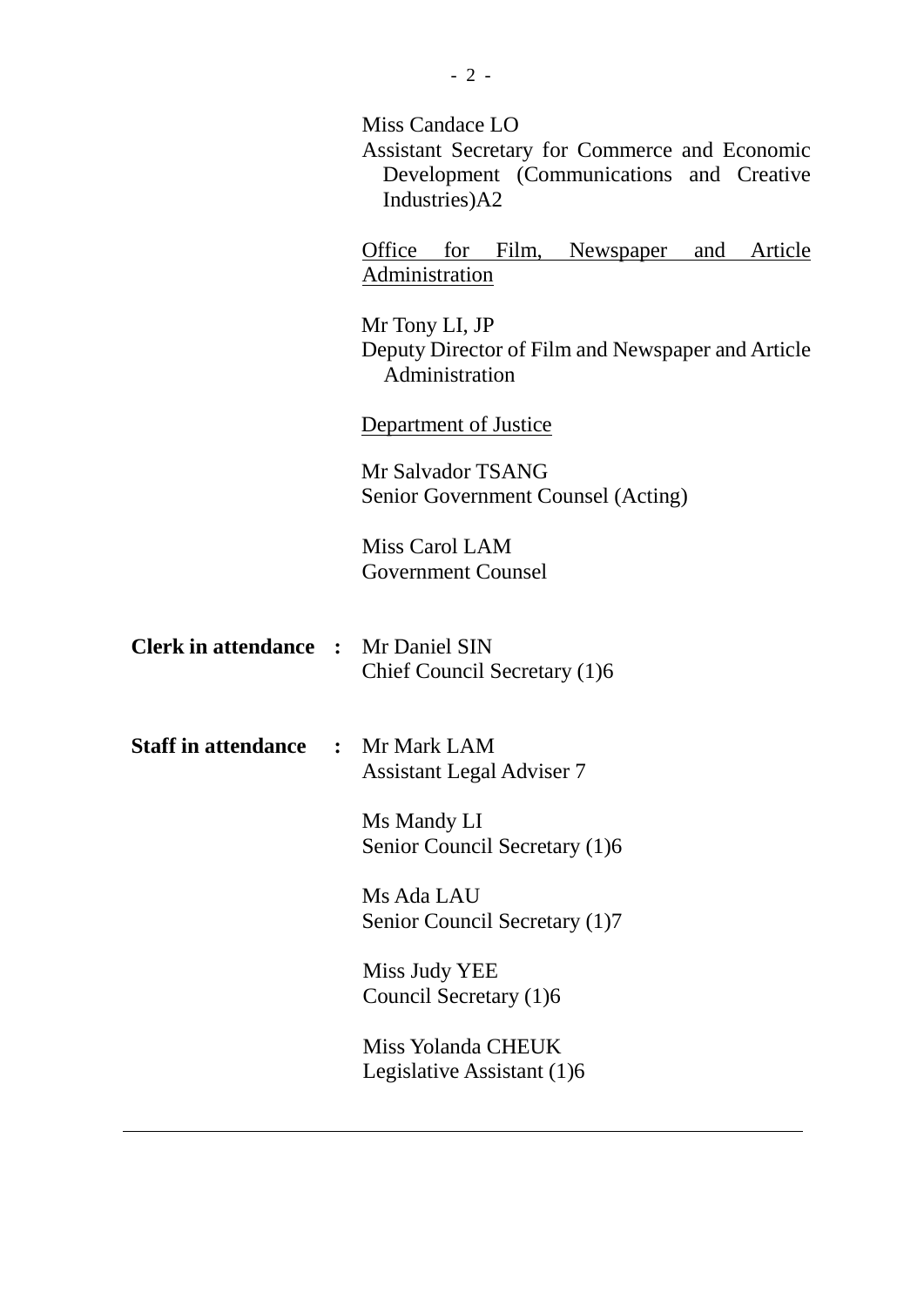# - <sup>3</sup> - Action

| I. | <b>Meeting with the Administration</b>                                                              |                                                                                                                      |
|----|-----------------------------------------------------------------------------------------------------|----------------------------------------------------------------------------------------------------------------------|
|    | Matters arising from the previous meeting                                                           |                                                                                                                      |
|    | (LC Paper No. $CB(1)1349/20-21(01)$                                                                 | -- List of follow-up actions<br>arising from the discussion at<br>the meeting on 14 September<br>2021                |
|    | LC Paper No. $CB(1)1356/20-21(01)$                                                                  | -- Administration's response to<br>the list of follow-up actions<br>arising from the meeting on<br>14 September 2021 |
|    | LC Paper No. $CB(1)1315/20-21(03)$                                                                  | -- Letter dated 8 September<br>2021 from the Legal Service<br><b>Division</b><br>the<br>to<br>Administration         |
|    | LC Paper No. $CB(1)1331/20-21(01)$                                                                  | -- Administration's response to<br>the Legal Service Division's<br>letter dated 8 September<br>2021)                 |
|    | Clause-by-clause examination of the Bill                                                            |                                                                                                                      |
|    | $(LC$ Paper No. $CB(1)1315/20-21(01)$ -- Marked-up copy of the Film<br>(Restricted to members only) | Censorship (Amendment)<br>Bill 2021 prepared by the<br>Legal Service Division)                                       |
|    | Other relevant papers                                                                               |                                                                                                                      |
|    | (LC Paper No. CB(3)921/20-21                                                                        | -- The Bill                                                                                                          |
|    | File Ref: CCIB/A $230-5/1(C)$                                                                       | -- Legislative Council Brief                                                                                         |
|    | LC Paper No. LS115/20-21                                                                            | Division<br>-- Legal<br>Service<br>Report                                                                            |
|    | LC Paper No. $CB(1)1315/20-21(02)$                                                                  | -- Background brief prepared by<br>Legislative<br>Council<br>the<br>Secretariat)                                     |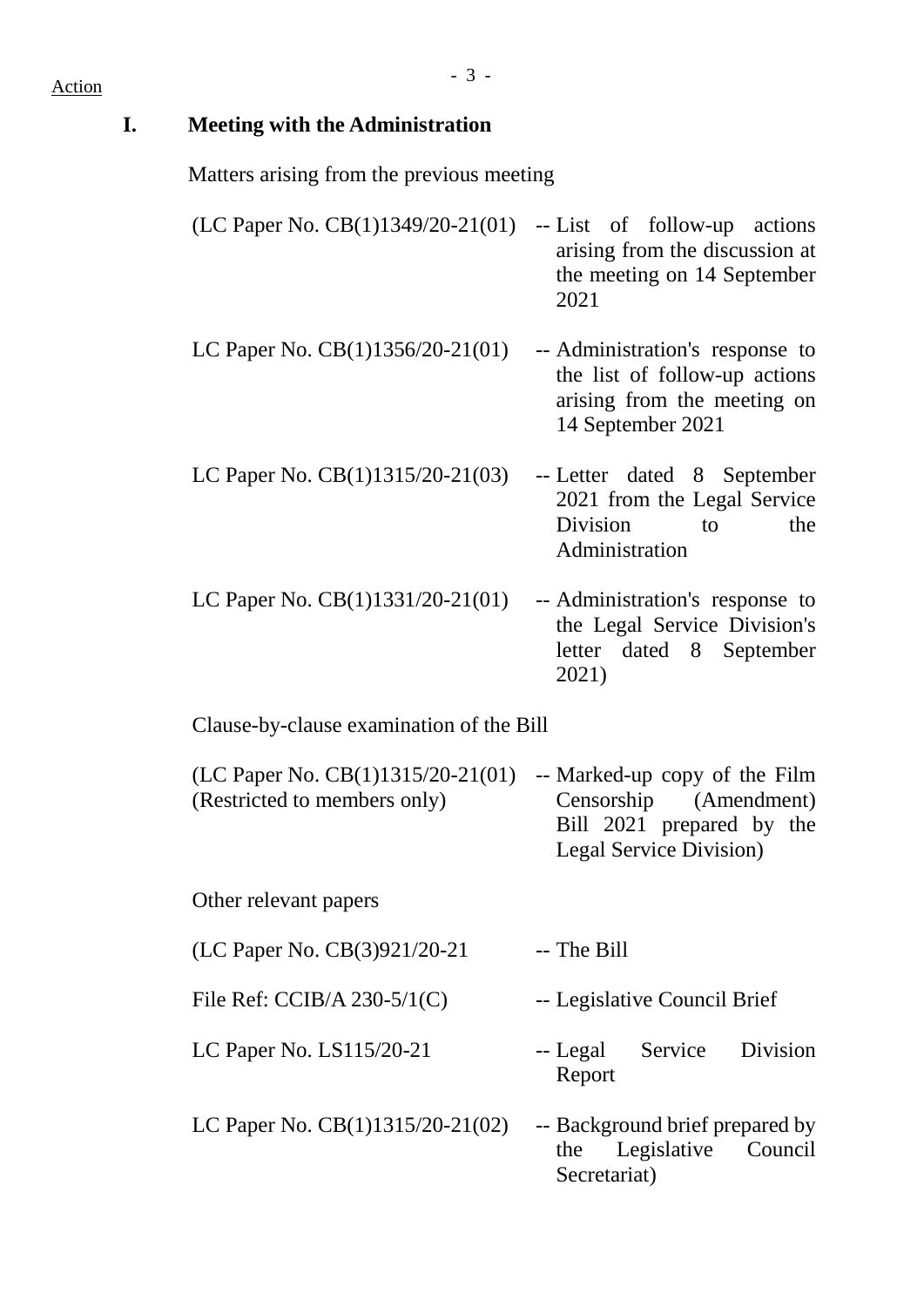(A list of other relevant papers previously issued is available on the Legislative Council website at: https://www.legco.gov.hk/yr20- 21/english/bc/bc13/general/bc13.htm)

The Chairman advised that after the first meeting, an invitation had been posted at the website of the Legislative Council and sent to the 18 District Councils seeking public views in writing on the Bill. No submissions were received as of 11 am of even date. The Chairman further advised that an information paper provided by the Administration in response to members' questions raised in the preceding meeting [LC Paper No. CB(1)1356/20-21(01)] had been circulated to members earlier.

[*Post-meeting note:* A soft copy of a letter from a Shatin District Councilor (Chinese version only) was received after the second meeting and was circulated to members vide LC Paper No. CB(1)1365/20-21(01) on 27 September 2021.]

2. The Bills Committee deliberated (index of proceedings in the **Appendix**).

3. Members noted that the Administration intended to seek resumption of the second reading of the Bill on the Council meeting on 27 October 2021. The Chairman advised that in that case, the deadline for giving notice to propose amendments to the Bill would be 18 October 2021.

#### **II. Any other business**

4. There being no other business, the meeting ended at 5:30 pm.

Council Business Division 1 Legislative Council Secretariat 16 December 2021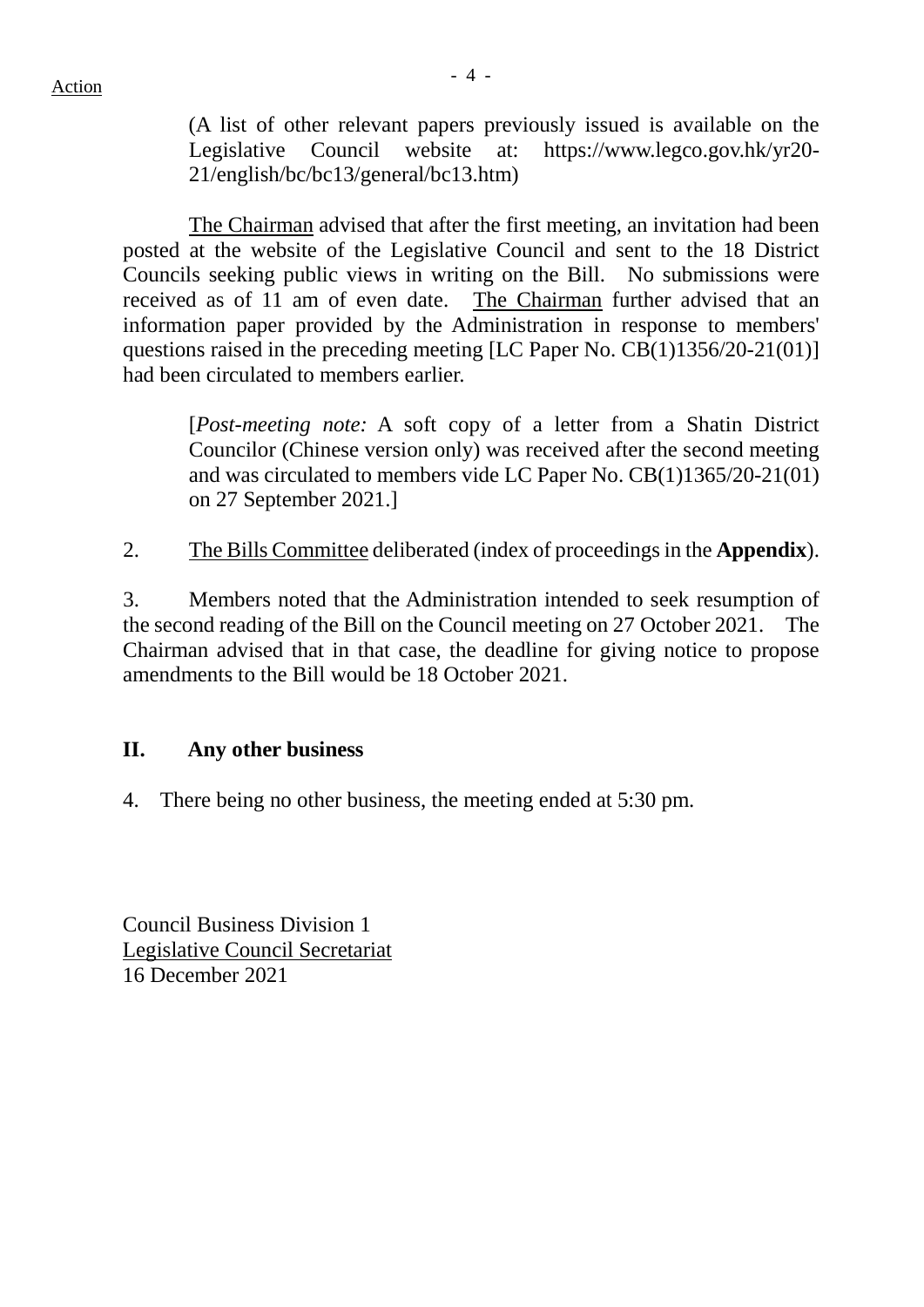#### **Appendix**

#### **Bills Committee on Film Censorship (Amendment) Bill 2021**

#### **Proceedings of the second meeting held on Monday, 20 September 2021, at 4:30 pm in Conference Room 3 of the Legislative Council Complex**

| <b>Time</b><br>marker | <b>Speaker</b>                                  | Subject(s)                                                                                                                          | <b>Action</b><br>required |
|-----------------------|-------------------------------------------------|-------------------------------------------------------------------------------------------------------------------------------------|---------------------------|
|                       | Agenda item I — Meeting with the Administration |                                                                                                                                     |                           |
| $000350 -$            | Chairman                                        | Opening remarks                                                                                                                     |                           |
| 000630                |                                                 |                                                                                                                                     |                           |
|                       | Clause-by-clause examination of the Bill        |                                                                                                                                     |                           |
|                       | [The Bill (LC Paper No. CB(3)921/20-21)]        |                                                                                                                                     |                           |
|                       |                                                 | [Marked-up copy of the Bill prepared by the Legal Service Division (LC Paper No. CB(1)1315/20-21(01))]                              |                           |
| $000631 -$            | Chairman                                        | The Chairman advised that for easy reference, the                                                                                   |                           |
| 000733                | Administration                                  | Administration and members might discuss the                                                                                        |                           |
|                       |                                                 | clauses with the aid of the marked-up copy prepared<br>by the Legislative Council ("LegCo") Secretariat.                            |                           |
|                       |                                                 |                                                                                                                                     |                           |
| $000734 -$            | Chairman                                        | <b>Part 1: Preliminary</b>                                                                                                          |                           |
| 002155                | Administration                                  |                                                                                                                                     |                           |
|                       | Mrs Regina IP LAU Suk-                          | Clause $1 -$ Short title                                                                                                            |                           |
|                       | yee                                             |                                                                                                                                     |                           |
|                       |                                                 | Part 2: Amendments to Film Censorship                                                                                               |                           |
|                       |                                                 | <b>Ordinance</b>                                                                                                                    |                           |
|                       |                                                 | Clause 2 – Film Censorship Ordinance amended                                                                                        |                           |
|                       |                                                 |                                                                                                                                     |                           |
|                       |                                                 | <u> Clause 3 – Section 2 amended (interpretation)</u>                                                                               |                           |
|                       |                                                 | Clause $4$ – Section 7 amended (restriction on                                                                                      |                           |
|                       |                                                 | exhibiting films unless exempted or approved)                                                                                       |                           |
|                       |                                                 | Clause $5$ – Part IV heading amended (censorship of                                                                                 |                           |
|                       |                                                 | fillms)                                                                                                                             |                           |
|                       |                                                 | Clause $6$ – Part IV, headings added                                                                                                |                           |
|                       |                                                 | <b>Division 1 – General Procedure</b>                                                                                               |                           |
|                       |                                                 | Subdivision 1 - Submission of Films to Authority<br>and Actions by Authority and Censors                                            |                           |
|                       |                                                 | Members had no questions on the above clauses.                                                                                      |                           |
|                       |                                                 | Clause $7 -$ Section 10 amended (action to be taken<br>by Authority and censor in relation to film which is<br><u>not exempted)</u> |                           |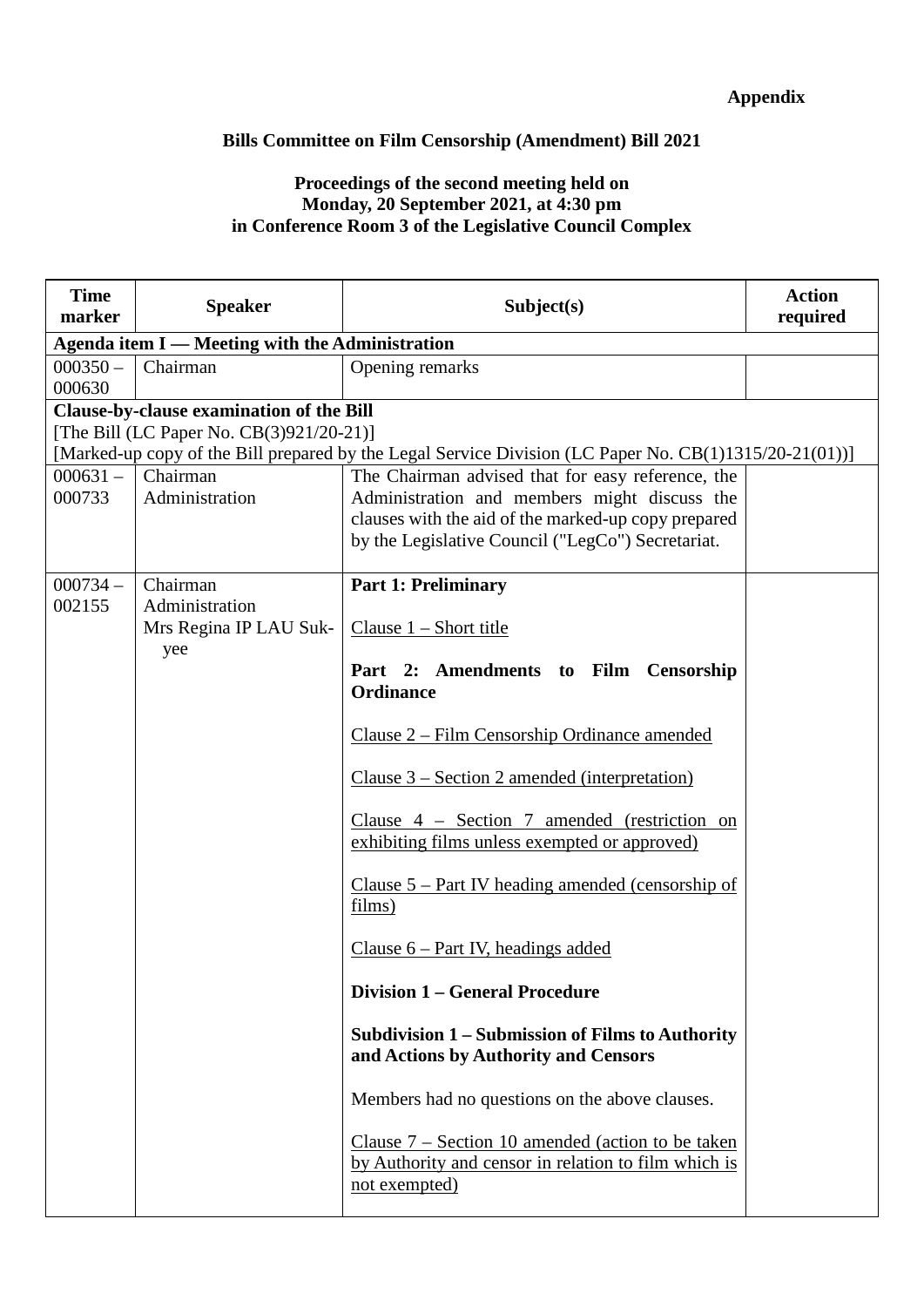| <b>Time</b><br>marker | <b>Speaker</b> | Subject(s)                                                                                                                                                                                                                                                                                                                                                                                                                                                                                                                                                                                                                                                                                                                                                                                | <b>Action</b><br>required |
|-----------------------|----------------|-------------------------------------------------------------------------------------------------------------------------------------------------------------------------------------------------------------------------------------------------------------------------------------------------------------------------------------------------------------------------------------------------------------------------------------------------------------------------------------------------------------------------------------------------------------------------------------------------------------------------------------------------------------------------------------------------------------------------------------------------------------------------------------------|---------------------------|
|                       |                | Mrs Regina IP enquired about what particular notice<br>would be required to be added to the film as<br>indicated in the proposed section $10(4A)$ , so that a<br>film would be considered as having been "modified<br>in the specified way" and considered suitable for<br>exhibition or given an appropriate classification<br>under section $10(4)(c)$ .                                                                                                                                                                                                                                                                                                                                                                                                                                |                           |
|                       |                | The Administration advised that the proposed<br>section $10(4A)$ (clause 7(6) of the Bill) sought to<br>empower the censor to impose a condition that (a)<br>part or parts of the film which the censor considered<br>inappropriate for exhibition be excised; and/or (b) a<br>notice in the specified way so as to warn the viewers<br>against imitating certain acts portrayed in the film be<br>added, for the film to be approved for exhibition.<br>The censor might specify the length of the notice,<br>the duration of such notice to be shown at the<br>beginning of the film, etc., to ensure that viewers<br>were aware of the warning. As regards excision,<br>the applicant might propose to the censor alternative<br>means such as mosaicking certain part(s) of the film. |                           |
|                       |                | <u>Clause 8 – Section 10A added</u>                                                                                                                                                                                                                                                                                                                                                                                                                                                                                                                                                                                                                                                                                                                                                       |                           |
|                       |                | 10A Extension of period for making<br>film<br>censorship decisions in certain cases                                                                                                                                                                                                                                                                                                                                                                                                                                                                                                                                                                                                                                                                                                       |                           |
|                       |                | Mrs Regina IP and the Chairman enquired about:                                                                                                                                                                                                                                                                                                                                                                                                                                                                                                                                                                                                                                                                                                                                            |                           |
|                       |                | the number of extensions allowed by the Bill<br>(a)<br>for cases involving national security; and                                                                                                                                                                                                                                                                                                                                                                                                                                                                                                                                                                                                                                                                                         |                           |
|                       |                | whether an interim notification would be issued<br>(b)<br>to the applicant concerned stating the reason of<br>delay in completing the censorship procedure<br>when national security issues arose.                                                                                                                                                                                                                                                                                                                                                                                                                                                                                                                                                                                        |                           |
|                       |                | The Administration responded that:                                                                                                                                                                                                                                                                                                                                                                                                                                                                                                                                                                                                                                                                                                                                                        |                           |
|                       |                | proposed<br>power of extension<br>(a)<br>the<br>was<br>exercisable only for films with national security<br>The Film Censorship Authority<br>concerns.<br>("the Authority") would give an explanation if<br>the applicant made an enquiry;                                                                                                                                                                                                                                                                                                                                                                                                                                                                                                                                                |                           |
|                       |                | there was no express limit on the number of<br>(b)<br>extensions allowable under the proposed                                                                                                                                                                                                                                                                                                                                                                                                                                                                                                                                                                                                                                                                                             |                           |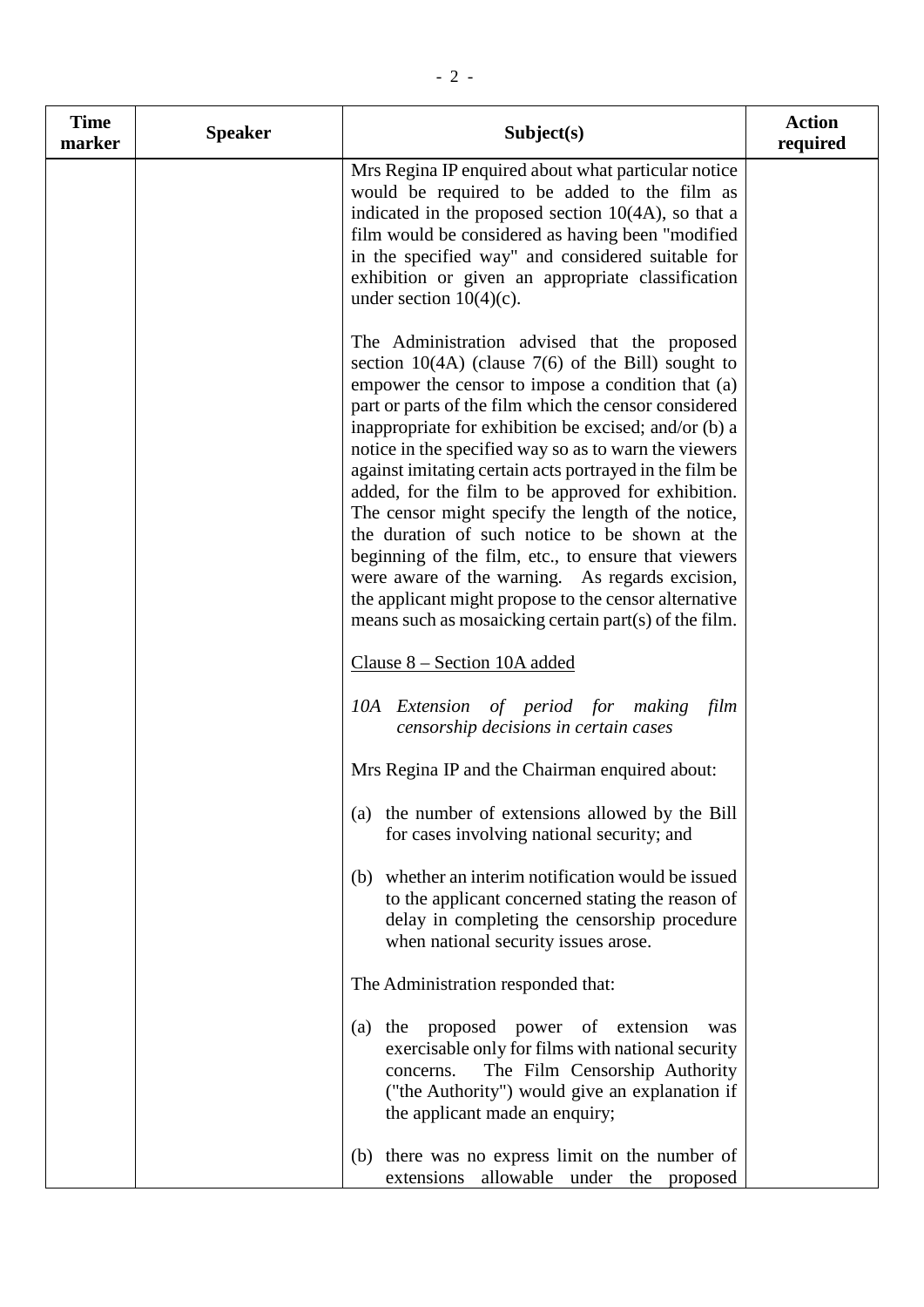| <b>Time</b><br>marker | <b>Speaker</b> | Subject(s)                                                                                                                                                                                                                                                                                                                                                                                                                                                                                                              | <b>Action</b><br>required |
|-----------------------|----------------|-------------------------------------------------------------------------------------------------------------------------------------------------------------------------------------------------------------------------------------------------------------------------------------------------------------------------------------------------------------------------------------------------------------------------------------------------------------------------------------------------------------------------|---------------------------|
|                       |                | section 10A of Cap. 392 under clause 8 of the<br>Bill;                                                                                                                                                                                                                                                                                                                                                                                                                                                                  |                           |
|                       |                | in exercising the power of extension on the<br>(c)<br>recommendation by the<br>Authority,<br>the<br>Secretary for Commerce and Development<br>("SCED") had to be of the opinion that (i) the<br>exhibition of the film might be contrary to the<br>interests of national security; and (ii) the censor<br>concerned could not reasonably be expected to<br>make a decision for the film within the decision<br>period because of the time required for<br>considering the matters relating to national<br>security; and |                           |
|                       |                | for films that did not involve national security<br>(d)<br>considerations, under Cap. 392, a censor should<br>make a decision on a film not later than 14 days<br>after a film was submitted to and accepted by<br>the Authority or within a longer period, but, in<br>any case, not more than 28 days, as SCED<br>might allow.                                                                                                                                                                                         |                           |
|                       |                | Clause $9$ – Part V heading repealed (matters<br>consequential upon censor's decision in respect of a<br>film)                                                                                                                                                                                                                                                                                                                                                                                                          |                           |
|                       |                | Clause 10 - Part IV, Division 1, Subdivision 2<br>heading added                                                                                                                                                                                                                                                                                                                                                                                                                                                         |                           |
|                       |                | Subdivision 2 - Matters Consequential on<br><b>Censor's Decision for Film</b>                                                                                                                                                                                                                                                                                                                                                                                                                                           |                           |
|                       |                | Members raised no questions on the clauses above.                                                                                                                                                                                                                                                                                                                                                                                                                                                                       |                           |
|                       |                | Clause $11$ – Section 13 amended (certificate of<br>approval, notice of refusal to approve and notice<br>concerning excision)                                                                                                                                                                                                                                                                                                                                                                                           |                           |
|                       |                | Mrs Regina IP enquired about the appeal/review<br>mechanism for a decision that the exhibition of a<br>film would be contrary to the interests of national<br>security.                                                                                                                                                                                                                                                                                                                                                 |                           |
|                       |                | The Administration responded that the remit of the<br>Board of Review (Film Censorship) ("Board of<br>Review") was not intended to include judging<br>whether a decision involving national security<br>considerations was appropriate.<br>The Bill was                                                                                                                                                                                                                                                                 |                           |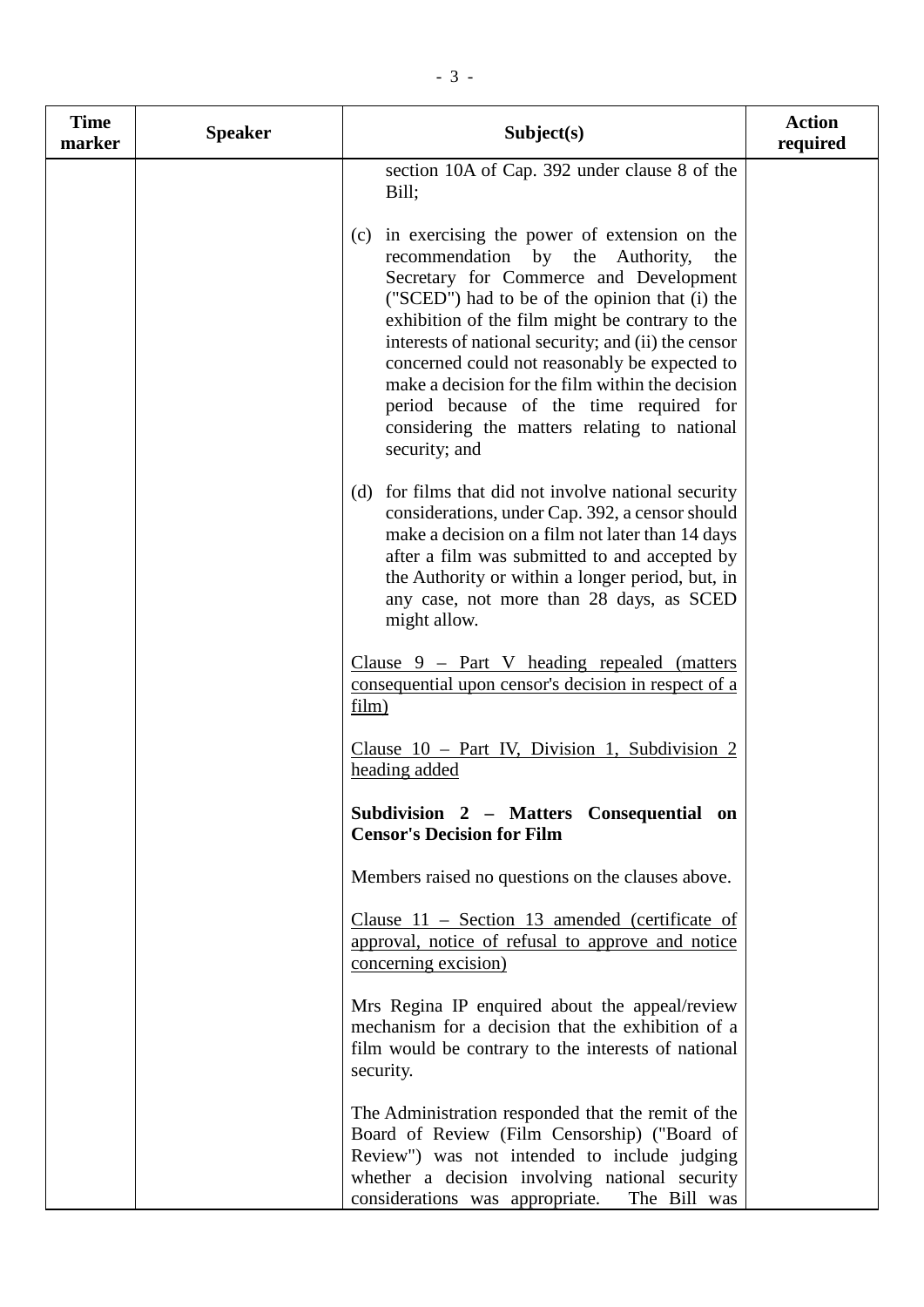| <b>Time</b><br>marker | <b>Speaker</b>                                                                                           | Subject(s)                                                                                                                                                                                                                                                                                                                                                                                                                            | <b>Action</b><br>required |
|-----------------------|----------------------------------------------------------------------------------------------------------|---------------------------------------------------------------------------------------------------------------------------------------------------------------------------------------------------------------------------------------------------------------------------------------------------------------------------------------------------------------------------------------------------------------------------------------|---------------------------|
|                       |                                                                                                          | drafted in such a way that a person might seek a<br>judicial review ("JR") of the decision of (a) a censor<br>the Authority where the decision was based on the<br>opinion that the exhibition of such film would be<br>contrary to the interests of national security; or (b)<br>the Chief Secretary for Administration ("CS") to<br>revoke a certificate of approval or a certificate of<br>exemption.                              |                           |
| $002156 -$<br>003807  | Chairman<br>Administration<br>Mrs Regina IP LAU Suk-<br>yee<br>Mr LUK Chung-hung<br>Mr Paul TSE Wai-chun | Clause 12 – Part IV, Division 2 added<br>Division 2 - Power of Chief Secretary for<br><b>Administration to Direct Authority to Revoke</b><br>Certificates of Exemption or Certificates of<br><b>Approval in Interests of National Security</b>                                                                                                                                                                                        |                           |
|                       |                                                                                                          | 14A<br>Chief Secretary for Administration may give<br>directions to revoke certificates                                                                                                                                                                                                                                                                                                                                               |                           |
|                       |                                                                                                          | Members raised no questions on this clause.                                                                                                                                                                                                                                                                                                                                                                                           |                           |
|                       |                                                                                                          | Clause 13 – Sections 14B, 14C and 14D added<br>14B<br>Authority may require information about<br>exhibition of films<br>Offences in relation to notice under section<br>14C<br>14B<br>14D<br>evidence<br>Use<br>incriminating<br>$\sigma f$<br>in<br>proceedings                                                                                                                                                                      |                           |
|                       |                                                                                                          | Members noted that the proposed section 14B would<br>empower the Authority to require a person who had<br>been issued a certificate of exemption or approval<br>for a film to provide any information about the<br>exhibition of the film concerned.                                                                                                                                                                                  |                           |
|                       |                                                                                                          | The Chairman and Mrs Regina IP enquired about the<br>rationale for introducing the proposed section 14B<br>and the scope of information that the Authority<br>might require. Mr Paul TSE Wai-chun suggested<br>that, to avoid uncertainty, a date after the enactment<br>of the Bill should be specified so that the notice<br>under section 14B would only require information<br>about exhibitions that took place after that date. |                           |
|                       |                                                                                                          | The Administration advised that the objective of the<br>proposed section 14B was to facilitate the<br>Authority's enforcement of Cap. 392 by requiring<br>the holder of the certificate of approval or the                                                                                                                                                                                                                            |                           |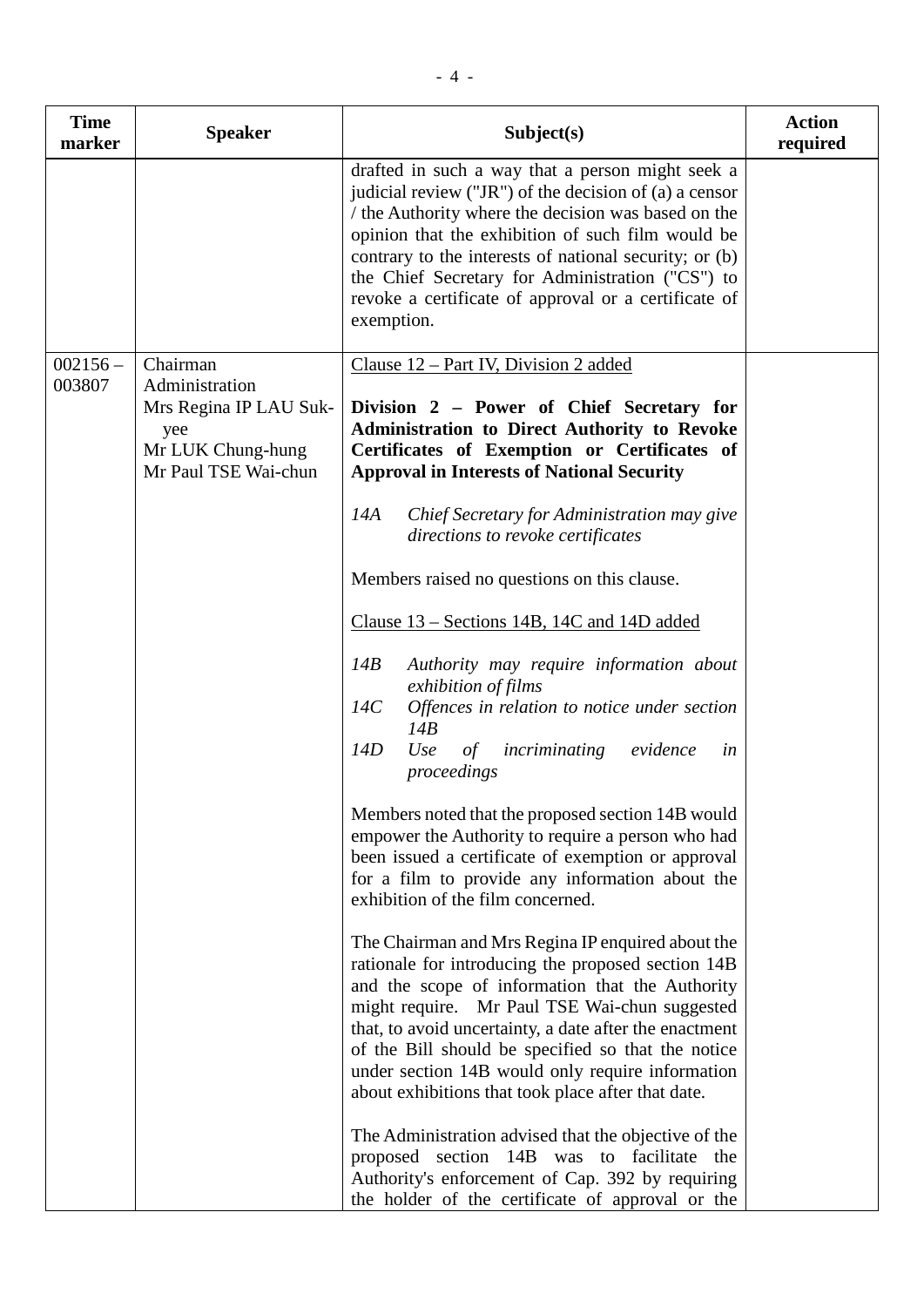| <b>Time</b><br>marker | <b>Speaker</b> | Subject(s)                                                                                                                                                                                                                                                                                                                                                                                                                                                                                                                                                                                                                                                                                                                                          | <b>Action</b><br>required |
|-----------------------|----------------|-----------------------------------------------------------------------------------------------------------------------------------------------------------------------------------------------------------------------------------------------------------------------------------------------------------------------------------------------------------------------------------------------------------------------------------------------------------------------------------------------------------------------------------------------------------------------------------------------------------------------------------------------------------------------------------------------------------------------------------------------------|---------------------------|
|                       |                | certificate of exemption to provide information,<br>such as the location, time and occasion of the<br>exhibition, etc., about film exhibitions.<br>Other<br>information relating to the production of the film<br>that was not related to the exhibition of the film,<br>such as the source of fund in film making, was not<br>covered in section 14B. This section would be<br>enforceable in respect of exhibitions and re-<br>exhibitions of films after the enactment of the Bill.                                                                                                                                                                                                                                                              |                           |
|                       |                | Mr LUK Chung-hung enquired whether people<br>arranging for the exhibition or re-exhibition of films<br>with valid certificates would be prosecuted under<br>the Law of the People's Republic of China on<br>Safeguarding National Security in the Hong Kong<br>Special Administrative Region ("NSL") if the Film<br>Censorship Guidelines for Censors ("Guidelines")<br>were subsequently revised so that the contents of the<br>film might fail to fulfill the censoring criteria under<br>the updated Guidelines.                                                                                                                                                                                                                                 |                           |
|                       |                | The Administration advised that one<br>should<br>consider all relevant facts and evidence, including<br>the circumstances of such exhibition or re-<br>exhibition when determining whether any offences<br>including those under NSL or other ordinances had<br>been committed. People arranging for exhibition<br>of films with valid certificates should ensure<br>compliance with the conditions of exhibition set out<br>in the relevant certificates, as well as observing all<br>other applicable laws and statutes.<br>Private<br>screening of films among family members or friends<br>in private premises was not regulated under<br>Cap. 392.                                                                                             |                           |
|                       |                | Mr Paul TSE observed that the proposed section<br>14D provided for circumstances where a person had<br>to make a claim, under the proposed subsection<br>$(1)(c)$ , that the information he or she provided under<br>the proposed section $14B(1)$ would tend to<br>incriminate himself or herself, so that the<br>information so provided would not be admissible in<br>evidence against that person in certain criminal<br>proceedings. Mr TSE made the point that any<br>person had the privilege against self-incrimination<br>under the common law without having to make a<br>claim as in the proposed section $14D(1)(c)$ , in order<br>to enjoy the privilege. He queried whether the<br>requirement to make a claim in section $14D(1)(c)$ |                           |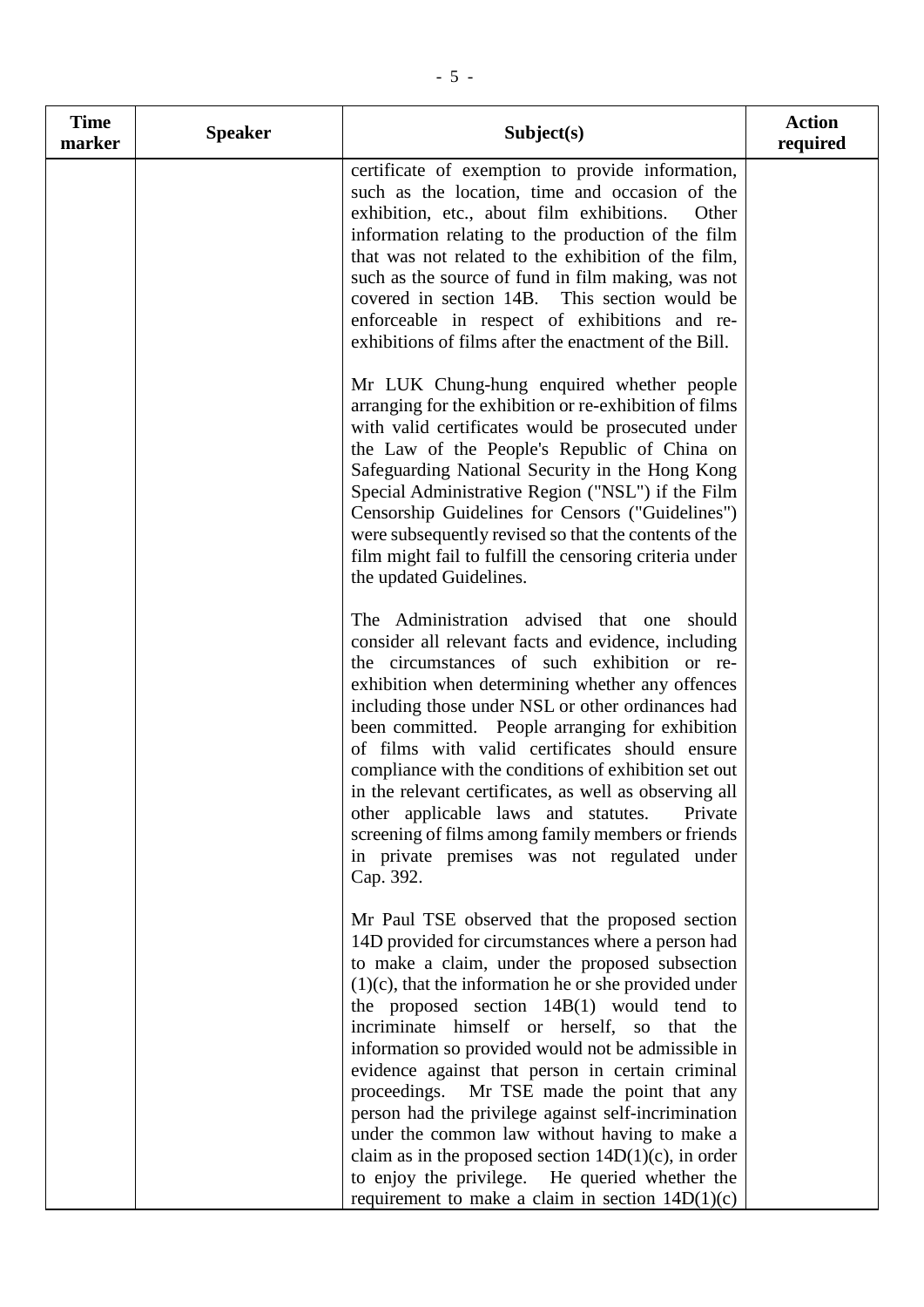| <b>Time</b><br>marker | <b>Speaker</b>                                                             | Subject(s)                                                                                                                                                                                                                                                                                                                                                                                                                                                                                                                                                                                                                                                                                                                                                                                                                                                                                                                                                                                                                                                                                                                                                                                                                                                                                                                                                                               | <b>Action</b><br>required |
|-----------------------|----------------------------------------------------------------------------|------------------------------------------------------------------------------------------------------------------------------------------------------------------------------------------------------------------------------------------------------------------------------------------------------------------------------------------------------------------------------------------------------------------------------------------------------------------------------------------------------------------------------------------------------------------------------------------------------------------------------------------------------------------------------------------------------------------------------------------------------------------------------------------------------------------------------------------------------------------------------------------------------------------------------------------------------------------------------------------------------------------------------------------------------------------------------------------------------------------------------------------------------------------------------------------------------------------------------------------------------------------------------------------------------------------------------------------------------------------------------------------|---------------------------|
|                       |                                                                            | aligned with similar provisions compelling a person<br>to furnish information in other ordinances.<br>The Administration explained that, under the<br>proposed section $14D(2)$ , the information was not<br>admissible in evidence against the person in<br>criminal proceedings (usually known as a "direct use<br>prohibition") other than those in which the person<br>was charged with offences in the proposed section<br>14C (providing false and misleading information<br>about the exhibition information of a film) and<br>perjury-related offences. The Administration drew<br>members' attention to the proposed section 14D(3)<br>that the Authority must ensure that, on or before<br>imposing a requirement on a person to provide<br>information under section $14B(1)$ , the person was<br>informed or reminded of the limitations imposed by<br>section $14D(2)$ on the admissibility in evidence of<br>the information. The Administration also advised<br>that the proposed section 14D aligned with the<br>arrangement in similar provisions in other<br>Ordinances and recent bills, such as the Financial<br>Reporting Council Ordinance (Cap. 588), the<br>Personal Data (Privacy) (Amendment) Bill 2021<br>and the Landlord and Tenant (Consolidation)<br>(Amendment) Bill 2021 in the handling of self-<br>incriminating information in criminal proceedings. |                           |
| $003808 -$<br>004005  | Chairman<br>Administration<br><b>Assistant Legal Adviser 7</b><br>("ALA7") | Clause $14$ – Section 15A amended (approval for<br>publication)<br>The Chairman sought ALA7's opinion about the<br>proposed amendments in clauses 14 and 15.<br>ALA7 had no comments.                                                                                                                                                                                                                                                                                                                                                                                                                                                                                                                                                                                                                                                                                                                                                                                                                                                                                                                                                                                                                                                                                                                                                                                                    |                           |
| $004006 -$<br>004740  | Chairman<br>Administration<br>Mr Paul TSE Wai-chun<br>Mr LUK Chung-hung    | Clause $15$ – Section 15K amended (submission for<br>approval of advertising material)<br>Mr Paul TSE noted that, according to section<br>$15K(10)$ , the maximum penalty for displaying to the<br>public or publishing advertising material relating to<br>a film classified for exhibition or publication only to<br>persons who have attained the age of 18 years<br>without a certificate of approval issued for the<br>advertising material, on conviction, was a fine of<br>\$200,000 and imprisonment for one year while<br>clause $15(2)$ and clause $15(3)$ of the Bill proposed<br>that the maximum penalty should be increased to a<br>fine of \$1,000,000 and imprisonment for three years.                                                                                                                                                                                                                                                                                                                                                                                                                                                                                                                                                                                                                                                                                  |                           |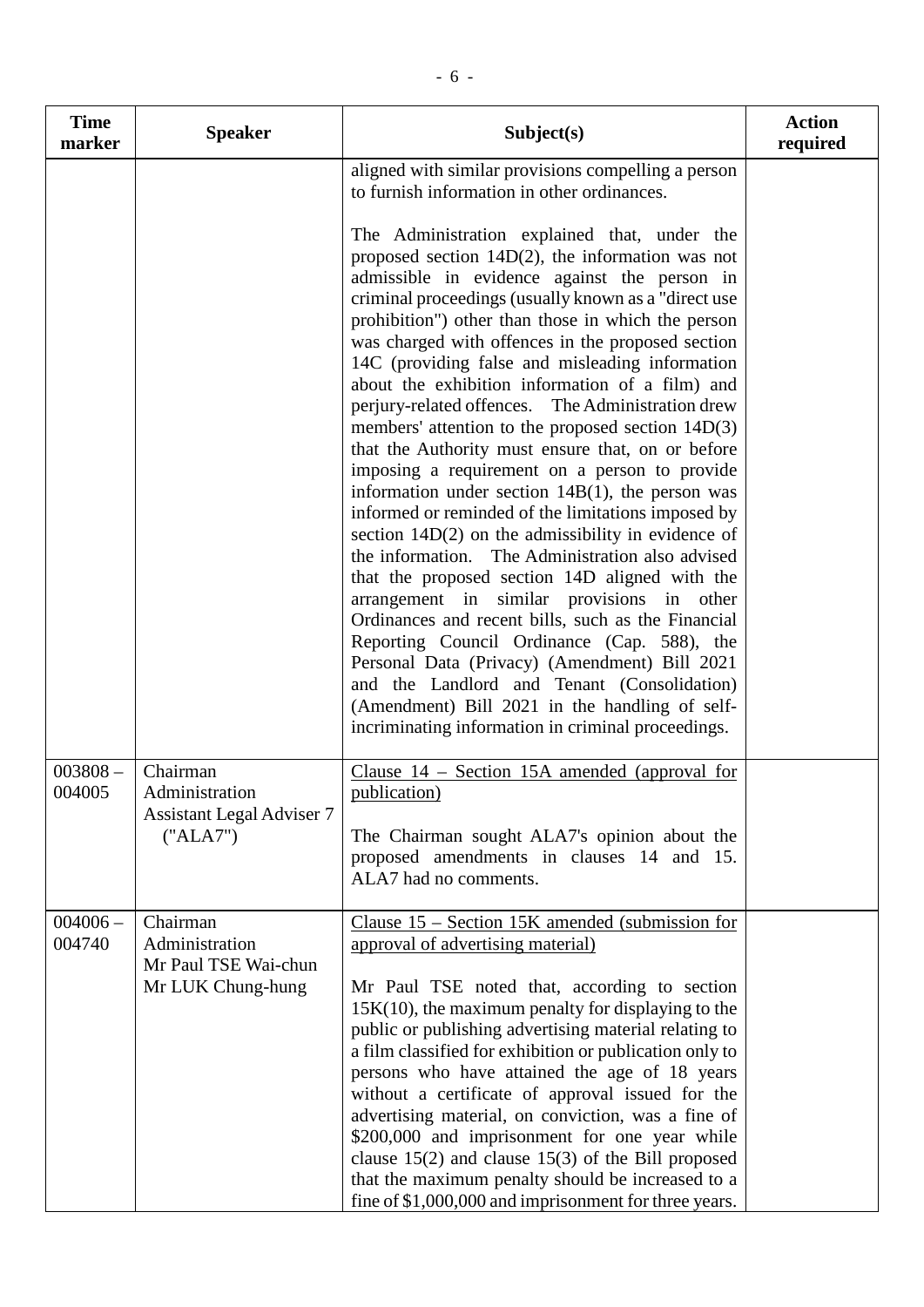| <b>Time</b><br>marker | <b>Speaker</b> | Subject(s)                                                                                                                                                                                                                                                                                                                                                                                                                                                                                                                                                                                                                                                                                                                                                                       | <b>Action</b><br>required |
|-----------------------|----------------|----------------------------------------------------------------------------------------------------------------------------------------------------------------------------------------------------------------------------------------------------------------------------------------------------------------------------------------------------------------------------------------------------------------------------------------------------------------------------------------------------------------------------------------------------------------------------------------------------------------------------------------------------------------------------------------------------------------------------------------------------------------------------------|---------------------------|
|                       |                | He enquired about the rationale for the proposed<br>In response, the Administration<br>amendments.<br>explained that Cap. 392 was last amended in 1999,<br>and there was a need to adjust the level of penalty to<br>keep up with the times. The proposed increase<br>would also align the penalty with the relevant<br>provisions in the Control of Obscene and Indecent<br>Articles Ordinance (Cap. 390).                                                                                                                                                                                                                                                                                                                                                                      |                           |
|                       |                | Mr Paul TSE pointed out that the proposed level of<br>penalty appeared to be too heavy when, by<br>comparison, the penalty for exhibiting a film<br>without displaying the certificate of approval or<br>certificate of exemption in accordance with section<br>15 was a fine of \$10,000 and without imprisonment<br>term; the Administration had not proposed<br>amendment to that penalty to keep up with the times.<br>He queried about the rationale for the disparate<br>treatment.                                                                                                                                                                                                                                                                                        |                           |
|                       |                | The Administration explained that exhibiting a film<br>without having obtained a certificate at all was<br>considered to be more serious than the offence of<br>failing to display a certificate of approval or a<br>certificate of exemption that has been issued.                                                                                                                                                                                                                                                                                                                                                                                                                                                                                                              |                           |
|                       |                | Mr LUK Chung-hung sought the Administration to<br>clarify whether films (including short films)<br>broadcast on online platforms (local and overseas)<br>would be subject to the regulatory requirements<br>proposed in the Bill.                                                                                                                                                                                                                                                                                                                                                                                                                                                                                                                                                |                           |
|                       |                | In response, the Administration reiterated that NSL<br>and other statues such as Crimes Ordinance (Cap.<br>200) provided for criminal liabilities of activities<br>concerning secession, subversion, organization and<br>perpetration of terrorist activities, collusion with a<br>foreign country or with external elements to<br>endanger national security and other offences<br>endangering national security, such as publication of<br>seditious materials. Activities on online platforms<br>were subject to these laws. The Administration<br>clarified that the regulatory framework was<br>enforceable against films intended for "exhibition"<br>as defined in section $2(1)$ of Cap. 392, regardless of<br>the media in which the film was stored or<br>transmitted. |                           |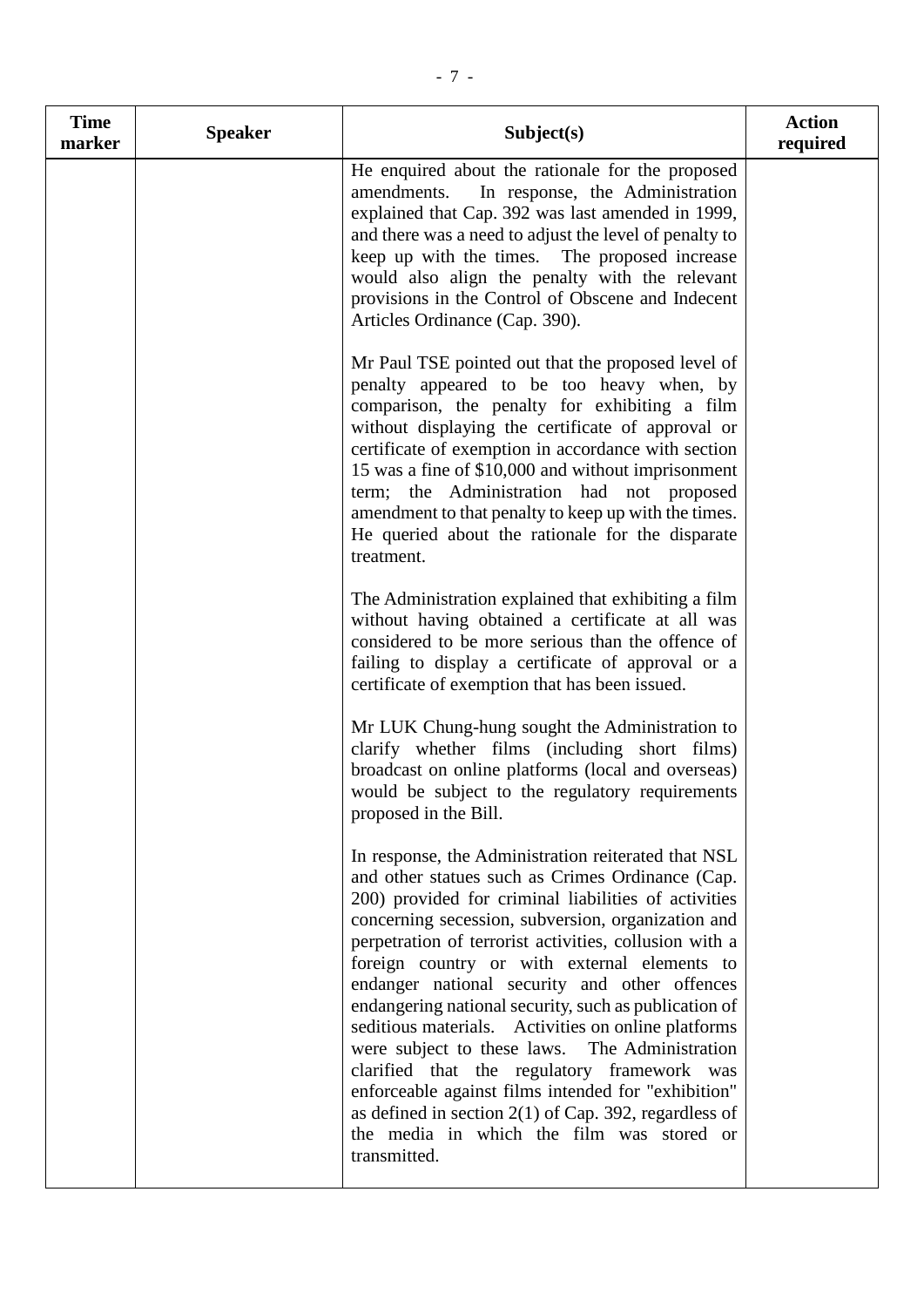| <b>Time</b><br>marker | <b>Speaker</b>                                              | Subject(s)                                                                                                                                                                                                                                                                                                                                                                                                                                                                                                                                                                                                                                                                                                                                                                                                                                                                                                                                                                                                                                                                                                                                                                                                              | <b>Action</b><br>required |
|-----------------------|-------------------------------------------------------------|-------------------------------------------------------------------------------------------------------------------------------------------------------------------------------------------------------------------------------------------------------------------------------------------------------------------------------------------------------------------------------------------------------------------------------------------------------------------------------------------------------------------------------------------------------------------------------------------------------------------------------------------------------------------------------------------------------------------------------------------------------------------------------------------------------------------------------------------------------------------------------------------------------------------------------------------------------------------------------------------------------------------------------------------------------------------------------------------------------------------------------------------------------------------------------------------------------------------------|---------------------------|
| $004741 -$<br>005002  | Chairman<br>Administration<br>Mrs Regina IP LAU Suk-<br>yee | Clause 16 – Section 16 amended (Board of Review)<br>The Chairman and Mrs Regina IP enquired about the<br>composition and chairmanship of the Board of<br>Review, and the quorum of a meeting of the Board.<br>The Administration advised that under the proposed<br>section 16(2), the Chief Executive ("CE") might<br>appoint not less than five persons, not being public<br>officers, to the Board and appoint one of the Board<br>members as Chairman.<br>Under the proposed<br>section 16(5B), SCED, the ex-officio member of the<br>Board, might appoint a public officer to attend<br>meetings of the Board on his behalf and exercise the<br>functions of a member at the meetings.<br>The<br>proposed section 16(5B) did not specify whether the<br>public officer was an officer of the Commerce and<br>Economic Development Bureau.<br>Six members<br>should form a quorum but if, after 30 minutes had<br>elapsed since the time fixed for the meeting, less<br>than six members were in attendance at the meeting,<br>then four members should form a quorum.                                                                                                                                              |                           |
| $005003 -$<br>005430  | Chairman<br>Administration<br>Mr Paul TSE Wai-chun          | Clause 17- Section 19A added<br>Disapplication of sections 17, 18 and 19 for<br>19A<br>decisions made on grounds of national<br>security<br>Noting that a person might seek JR against a<br>decision by a censor that a film was unsuitable for<br>exhibition or a decision by CS that a certificate of<br>approval or a certificate of exemption should be<br>revoked, Mr Paul TSE enquired whether it might be<br>more appropriate for designated organizations more<br>familiar with the implementation of NSL, such as<br>the National Security Department of the Hong Kong<br>Police Force ("the NS Department") or the<br>Committee for Safeguarding National Security of<br>the Hong Kong Special Administrative Region<br>("CSNSHK"), to determine whether the exhibition<br>of a film was contrary to the interests of national<br>security.<br>Mr TSE pointed out that, with this<br>approach, the handling of issues of national security<br>in film censorship would align with the procedure<br>for assessment and validation of the eligibility of<br>candidates for the Election Committee Members,<br>CE and LegCo Members. In these circumstances,<br>the Candidate Eligibility Review Committee would |                           |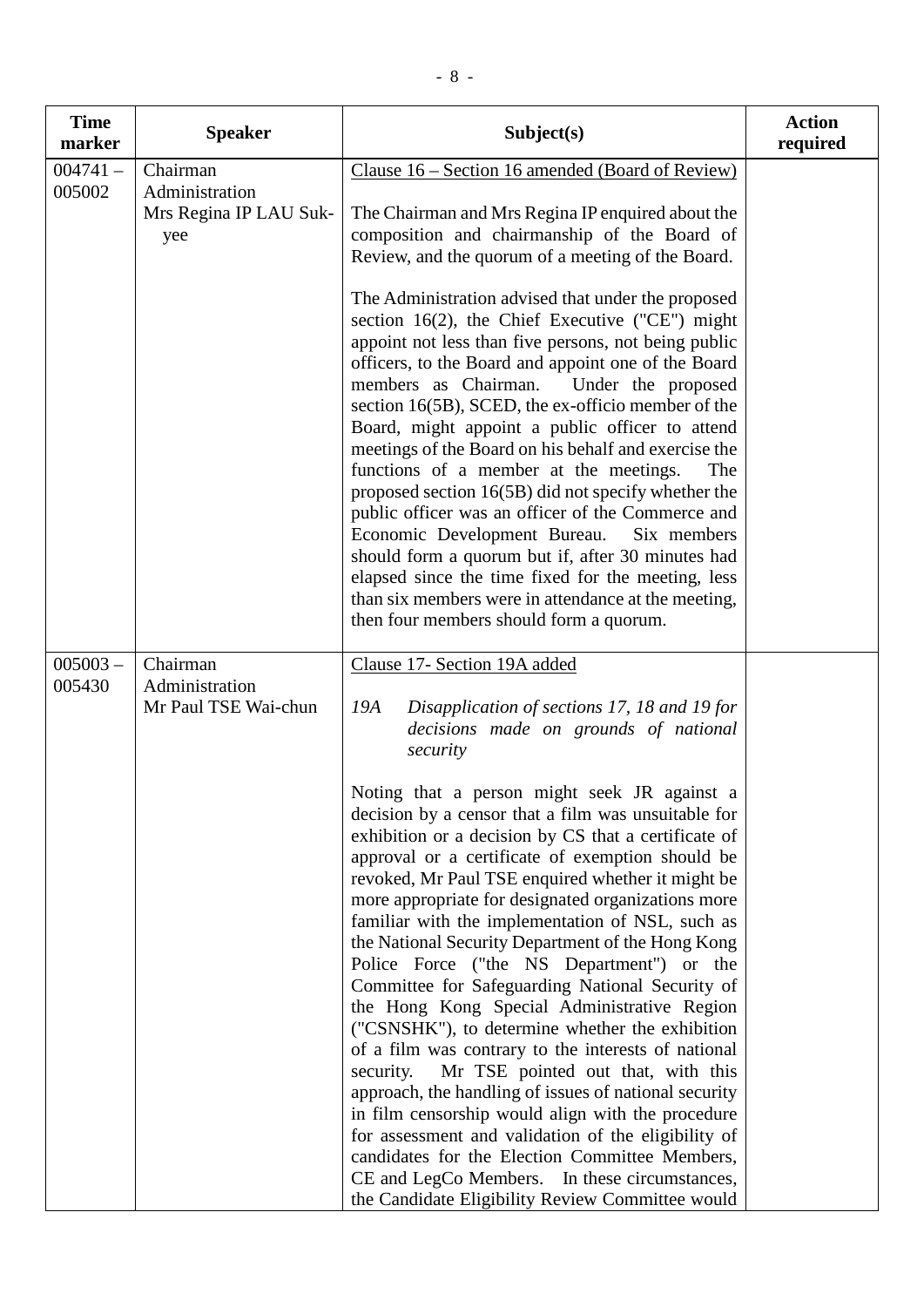| <b>Time</b><br>marker | <b>Speaker</b>             | Subject(s)                                                                                                                                                                                                                                                                                                                                                                                                                                                                                                                                                                                                                                                                                                                   | <b>Action</b><br>required |
|-----------------------|----------------------------|------------------------------------------------------------------------------------------------------------------------------------------------------------------------------------------------------------------------------------------------------------------------------------------------------------------------------------------------------------------------------------------------------------------------------------------------------------------------------------------------------------------------------------------------------------------------------------------------------------------------------------------------------------------------------------------------------------------------------|---------------------------|
|                       |                            | make decisions pursuant to the advice of CSNSHK,<br>which, in turn, would draw reference to the<br>assessment made by the NS Department.                                                                                                                                                                                                                                                                                                                                                                                                                                                                                                                                                                                     |                           |
|                       |                            | The Administration advised that a party aggrieved<br>by a decision that the exhibition of a film would be<br>contrary to the interests of national security might<br>seek a review of the decision by JR.<br>The<br>Administration added that, should the decision that<br>the exhibition of a film would be contrary to the<br>interests of national security be made by CSNSHK,<br>such decision would not be amenable to JR pursuant<br>to Article 14 of NSL. The existing amendments to<br>Cap. 392 would allow an applicant to seek the<br>review of a decision by the Board of Review on non-<br>national security-related matters or, on national<br>security-related matters, by initiating judicial<br>proceedings. |                           |
| $005431-$<br>005755   | Chairman<br>Administration | Clause $18 -$ Section 20 amended (offence in relation<br>to exhibition or publication of films classified for<br>exhibition or publication only to persons who have<br>attained the age of 18 years)                                                                                                                                                                                                                                                                                                                                                                                                                                                                                                                         |                           |
|                       |                            | <u>Clause 19 – Section 21 amended (offence in relation</u><br>to contravention of conditions endorsed on a<br>certificate)                                                                                                                                                                                                                                                                                                                                                                                                                                                                                                                                                                                                   |                           |
|                       |                            | Members raised no questions on the clauses above.                                                                                                                                                                                                                                                                                                                                                                                                                                                                                                                                                                                                                                                                            |                           |
|                       |                            | Clause $20$ – Section 22 amended (offence in relation<br>to revocation, etc.)                                                                                                                                                                                                                                                                                                                                                                                                                                                                                                                                                                                                                                                |                           |
|                       |                            | Upon the Chairman's enquiry, the Administration<br>remarked that the amendments in the Chinese<br>version of the Bill were proposed with a view to<br>aligning the provisions in both the English and<br>Chinese versions.                                                                                                                                                                                                                                                                                                                                                                                                                                                                                                   |                           |
| $005756 -$<br>010010  | Chairman<br>Administration | Clause $21$ – Section 23 amended (inspection and<br>enforcement)                                                                                                                                                                                                                                                                                                                                                                                                                                                                                                                                                                                                                                                             |                           |
|                       |                            | The Chairman enquired and the Administration<br>remarked that the power of enter and search without<br>warrant, as proposed in this clause, was in line with<br>similar provisions in other Ordinances.                                                                                                                                                                                                                                                                                                                                                                                                                                                                                                                      |                           |